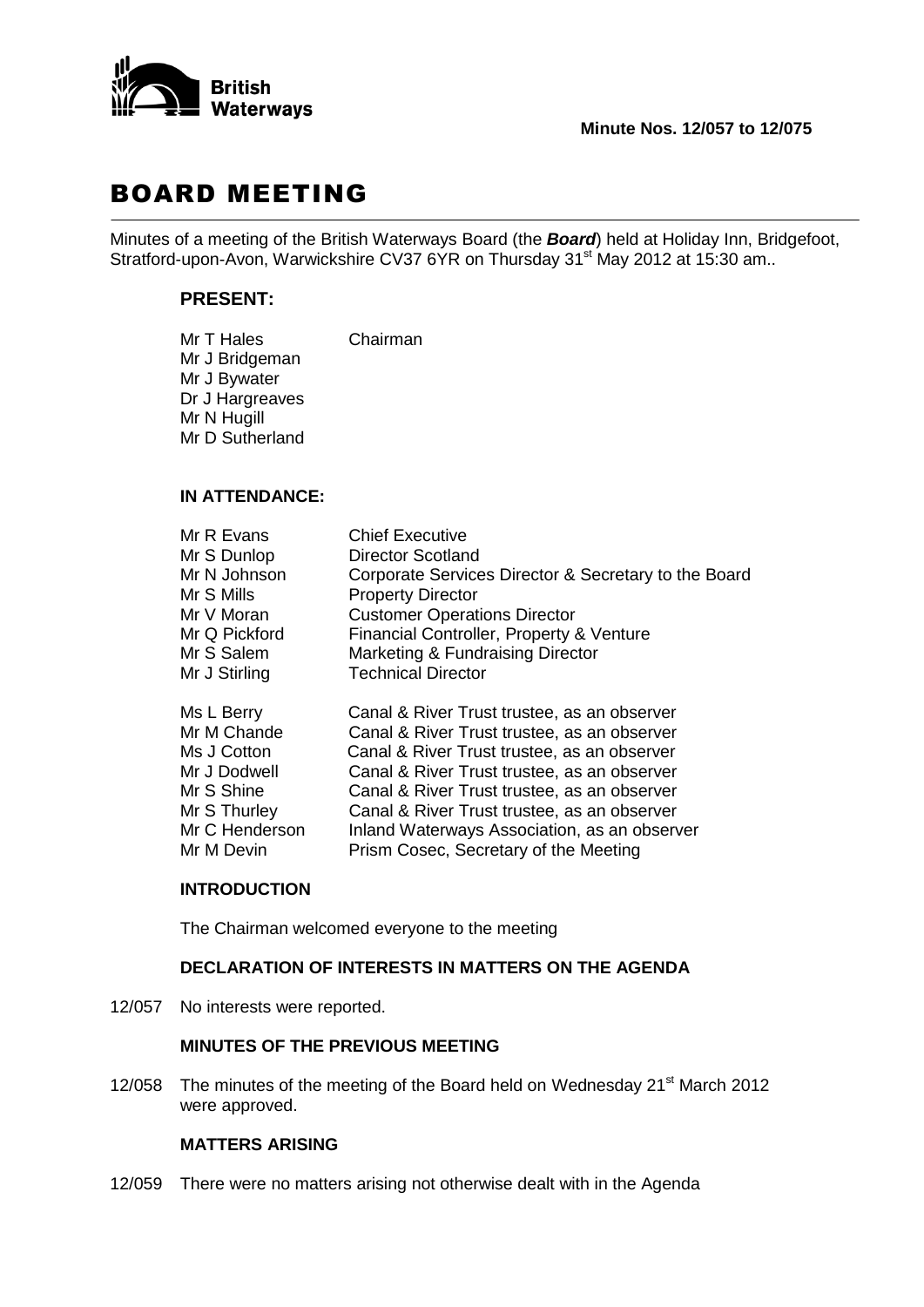# **CHIEF EXECUTIVE'S REPORT (BWB 3441)**

#### 12/060 **Health & Safety Report:**

The chart on page 5 of the Health and Safety Report was explained and considered and the Report noted.

12/061 **Canal & River Trust:** Mr Evans noted the further progress since the March Board meeting in finalising both the legislative and non-legislative documentation. In Parliament the scrutiny of the Transfer Order in the various Committees had been concluded and dates were awaited for the concluding debates in each House. Continued uncertainty over those dates was very frustrating as it was not possible to announce a firm date for the transfer but Monday 2 July was emerging as the probable date, with the media launch taking place on 12 July.

> The Board congratulated the Executive on the very significant achievement of getting a transfer date of  $2^{nd}$  July in prospect.

#### 12/062 **HR Activity Report:**

Mr Evans explained the plans for annualised hours to be introduced to a large sector of the manual workforce and reported that negotiations with the trade unions had been constructive, with the prospect that a national communications plan would be agreed by September.

Pay negotiations had been concluded with an announcement by the Trust to take place shortly. The trade unions were recommending acceptance of the pay proposal of a 3% increase (excepting directors) payable from August but back-dated to July.

TUPE consultations with TWT staff had been concluded and they would transfer to the Canal & River Trust in July with the exception of those working in Scotland.

## **FINANCE DIRECTOR'S REPORT (BWB 3442)**

In the absence of Mr Ridal, Mr Pickford presented the Finance Report on his behalf.

- 12/063 **Cash Balances:** Mr Pickford explained the expected cash outflow from the No 1 account as a result of the conclusion of the winter works programme but observed that nevertheless the cash balances were healthy with effectively two months Defra grant being received in March as payments were brought onto a current month basis, instead of one month in arrears as had been the case. There would be a strong cash position going into the Trust
- 12/064 **Commercial Capital Forecast:** The forecast had not changed significantly from that presented to the March Board.
- 12/065 **Preliminary results for the year ended 31 March 2012:** The headline was the likelihood that the final accounts would show that 'Total Net Income' was £18.8 better than the Plan. Some £8m of the improvement is attributable to what was effectively a capital profit from the Wood Wharf transaction and therefore is a non-cash item. Furthermore £1m of corporation tax was payable on another joint venture leaving a £9.8m favourable variance.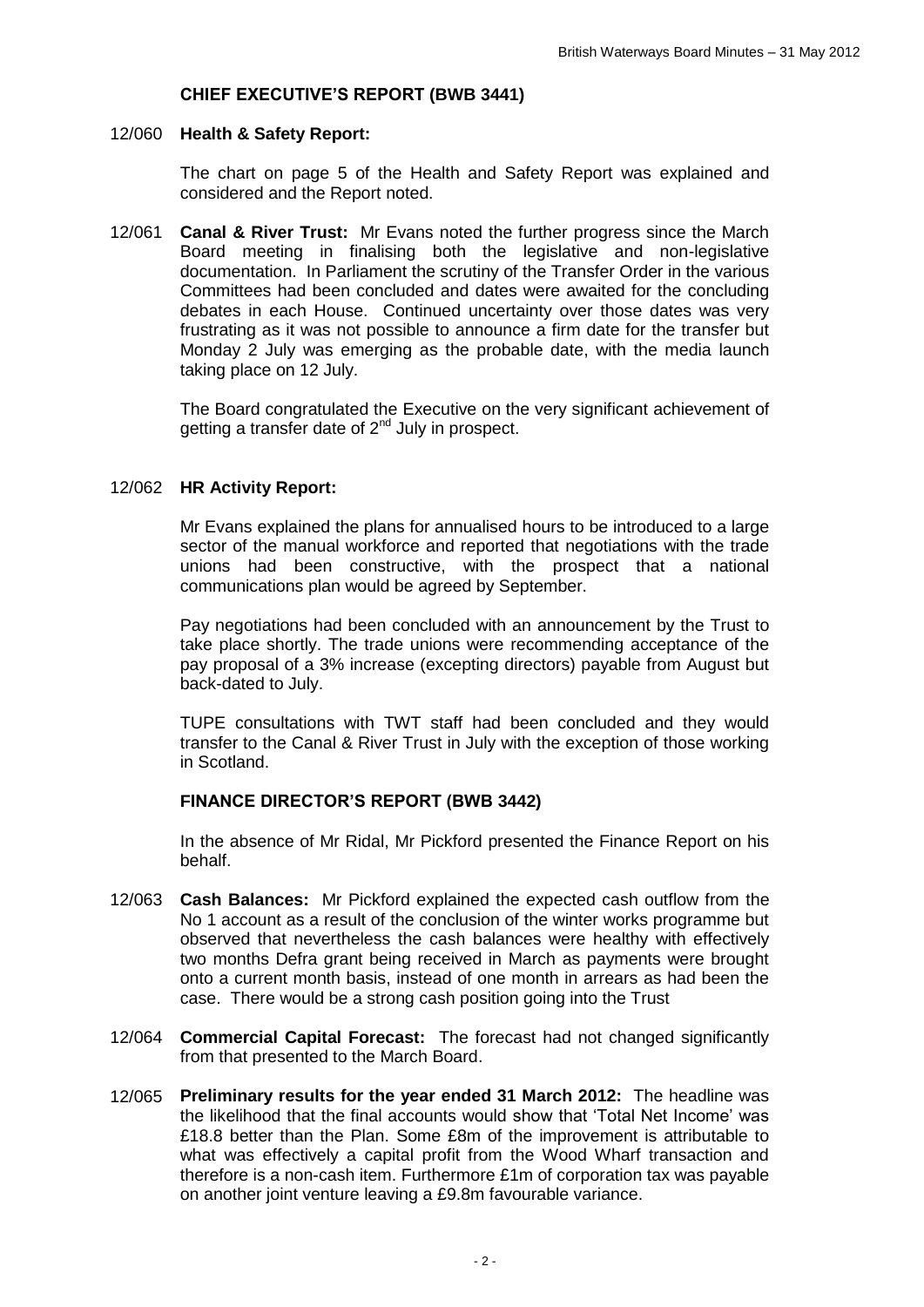Of this £5.6m was expended in additional waterway spend in-year and £4.2 would be carried forward to the Trust to fund future waterway expenditure.

It was noted that the net assets on the balance sheet had largely returned to their 2007/08 values.

- 12/066 **Draft Business Plan** It was noted that the plan was essentially that of Canal & River Trust and was before the Board for information. It was work in progress and observations and comments were invited particularly as so many Trustees were present at the meeting. Comments and observations included:
	- Principal Assets 16.2% at grade D&E was a good legacy to the Trust with the network being handed on in a better condition than it has ever been in the modern era.
	- Nevertheless more refined KPIs that focused on D4&5s and E4s would be useful tools.
	- Principal asset condition grades would continue to be used for reporting purposes but 'distance from target' was more useful for management purposes.
	- KPIs for Waterway Partnerships would be helpful and could be included in the Waterway Strategic plans

On conclusion of his presentation of the Finance Report the Chairman observed that Mr Pickford had stood in admirably for the Finance Director

#### **SCOTLAND DIRECTOR'S REPORT (BWB 3444)**

- 12/067 Mr Dunlop's report was received. The Board noted the final Scotland Business Plan that had been agreed by the Scotland Committee under the delegation arrangement. Mr Dunlop explained that it provided a one year interim balanced budget. The Board agreed that the plan was appropriate in the context of the continuing business of the Board in Scotland.
- 12/068 Mr Dunlop advised the Board of a joint venture opportunity that was being pursued on the lowland canals.
- 12/069 The Chairman noted that the arrangements for populating the Board following the departure of the England & Wales members on the transfer to the Trust taking place were well advanced. He noted that Mr Dunlop would then be a member of the Board and that the England & Wales members were sad to say 'goodbye'. They offered those continuing on or due to join the Board following the transfer all good wishes.

#### **OPERATIONS REPORT (BWB 3443A)**

12/070 Mr Moran's report was received and noted. Of particular note was the reported year end expenditure of £20.3m on major works compared to the start of the year plan of £15.2m.

> Mr Moran reported that in April rainfall was 200% above the long term average and that the Leicester section of the Grand Union had been reopened. Emergency work had been undertaken to prevent a potentially significant breach on the Monmouthshire & Brecon Canal and further works would be needed this winter.

> The announcement of an operations based Apprenticeship Scheme with two posts in each waterway unit was welcomed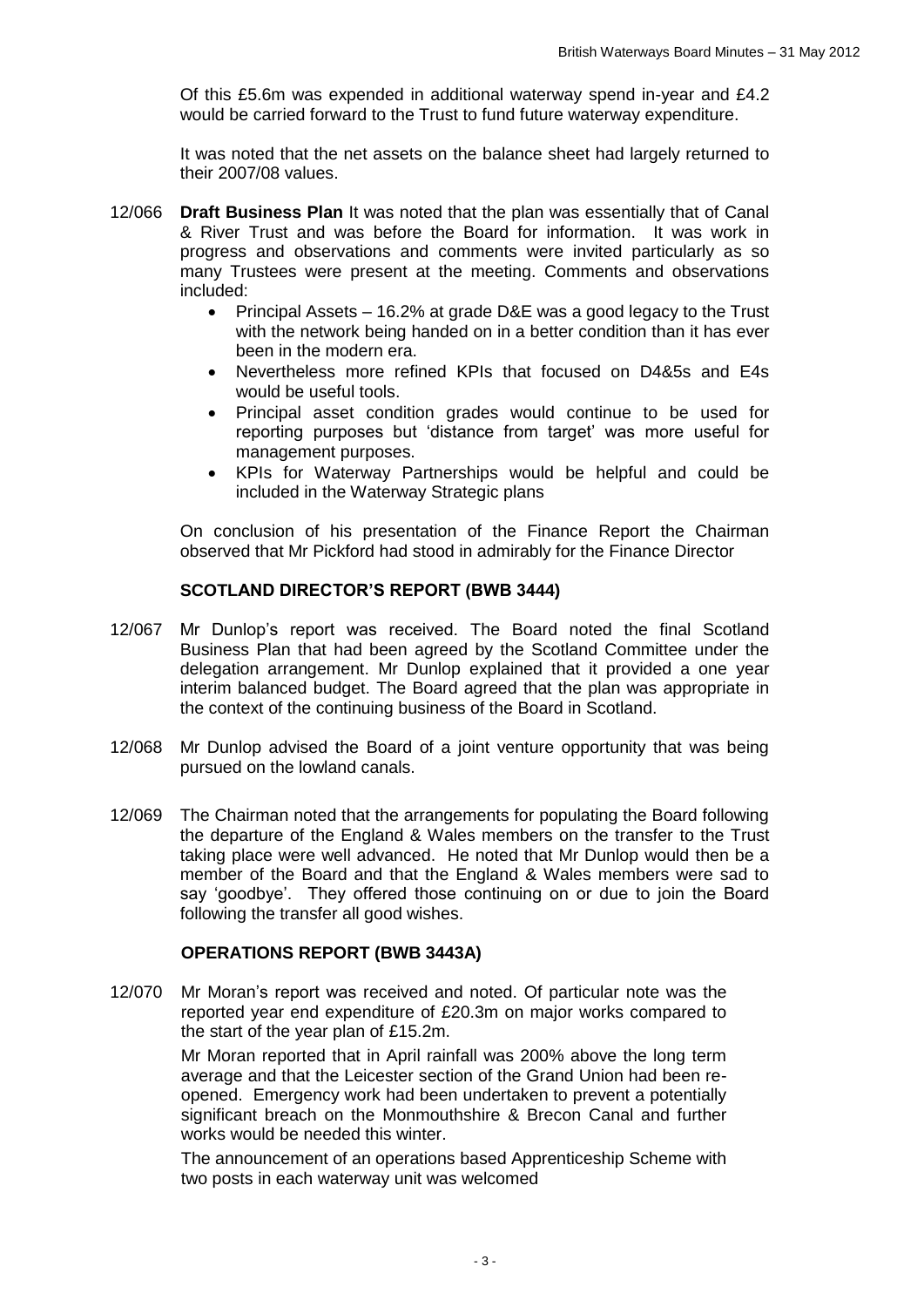# **PROPERTY (BWB 3443B)**

- 12/071 Mr Mills report was received and noted.
- 12/072 [Confidential material exempt from disclosure under s.43 Freedom of Information Act 2000 removed]
- 12/073 [Confidential material exempt from disclosure under s.43 Freedom of Information Act 2000 removed]

#### **MARKETING (BWB 3443C)**

- 12/074 Mr Salem's report was received and noted. Mr Salem gave further information about the proposed media launch of the Trust
- 12/075 Mr Salem reported that discussions had taken place with the Welsh Assembly Government's Business Minister Edwina Hart to generate interest in funding opportunities in Wales. A memorandum of understanding with WAG was under consideration.

## **CORPORATE SERVICES (BWB 3443D)**

12/076 Mr Johnson's report was received and noted.

## **CONCLUSION**

12/075 The Chairman noted that this was likely to be the last occasion that the Board met as a body responsible for waterways throughout Great Britain and that the majority of Board members would be departing. They all wished both BW (to trade as Scottish Canals) and the Trust well in the future.

> He also noted that this would be the last time Mr Henderson would attend as an observer. It had not been an easy position for him and he had 'played in straight' whilst being forthright in some of his advice to the Board.

> He concluded by thanking the Executive Directors for their achievements of recent years in bringing about an innovative solution to the future sustainability of Board's waterways in England & Wales. Mr Hughill further commented that it was also a real achievement to 'keep it all going' and to produce good year-end results whilst the whole transfer process was under way.

# **DATE OF NEXT MEETING**

In Scotland, to be determined.

There being no further business the meeting concluded at 5:20pm.

\_\_\_\_\_\_\_\_\_\_\_\_\_\_\_\_\_\_\_\_\_\_\_\_\_\_\_\_\_